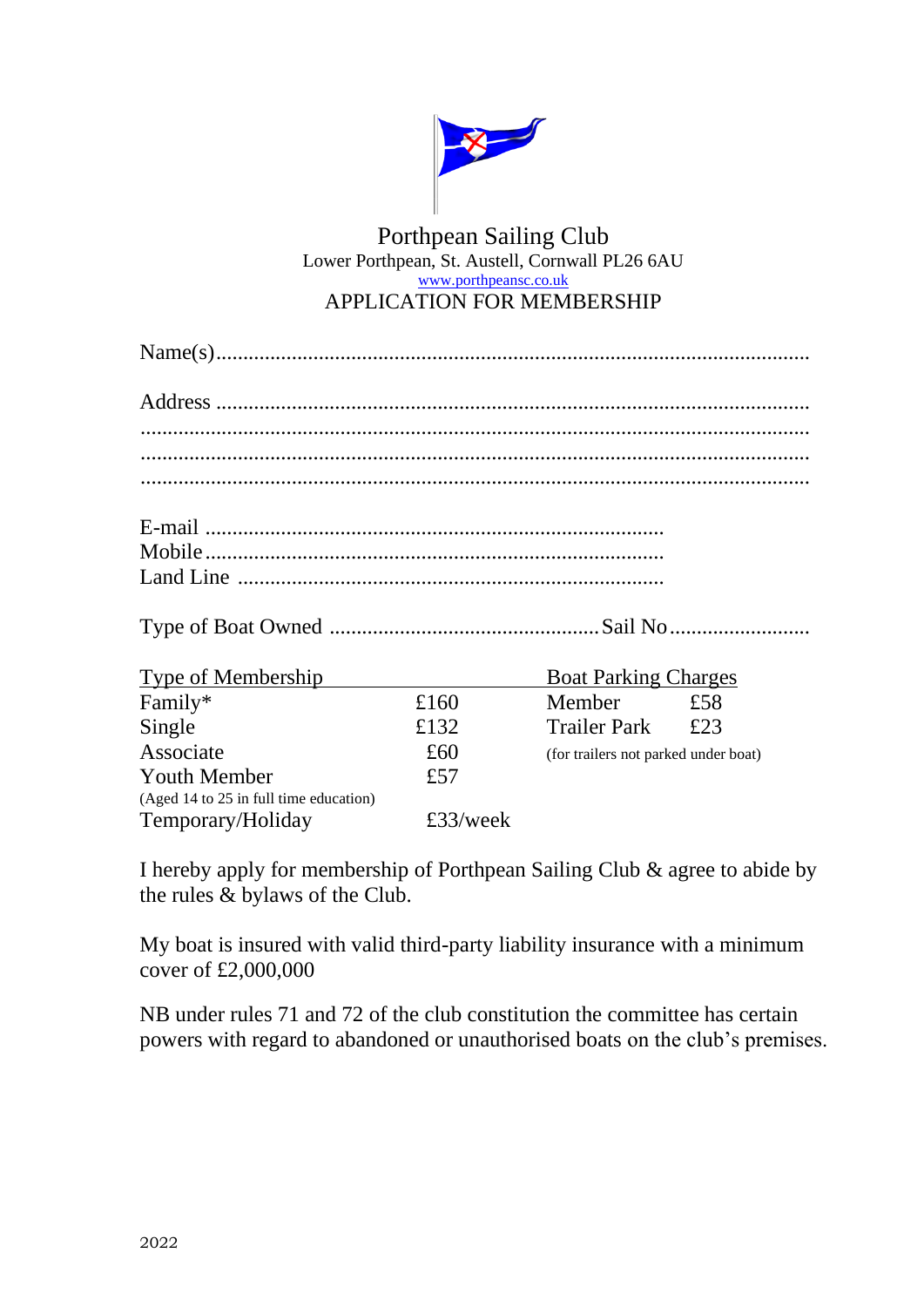## **Data Protection**

The information you provide in this form will be used solely for dealing with you as a member of Porthpean Sailing Club.

The club has a Data Privacy Policy which can be found at porthpeansc.co.uk. Your data will be stored and used in accordance with this Policy.

Please be aware that if you later decide to withdraw your consent it will not be possible to remove your contact details from printed material until such time as the next edition of the handbook is printed, which will be on a [yearly] basis.

The Club may arrange for photographs or videos to be taken of Club activities and published on our website or social media channels to promote the Club. If you **do not** consent to your image being used by the Club in this way, please tick here.

If at any time you wish to withdraw your consent for any of the above, please email Kenneth.fobbester@gmail.com

I enclose my remittance / have transferred of £............ Bank transfer to Sort Code 30-97-28 Account 52021860 please use surname as reference.

Signed ................................................................................................

Proposed .............................................................................................

Seconded.............................................................................................

\* Please complete family membership form overleaf